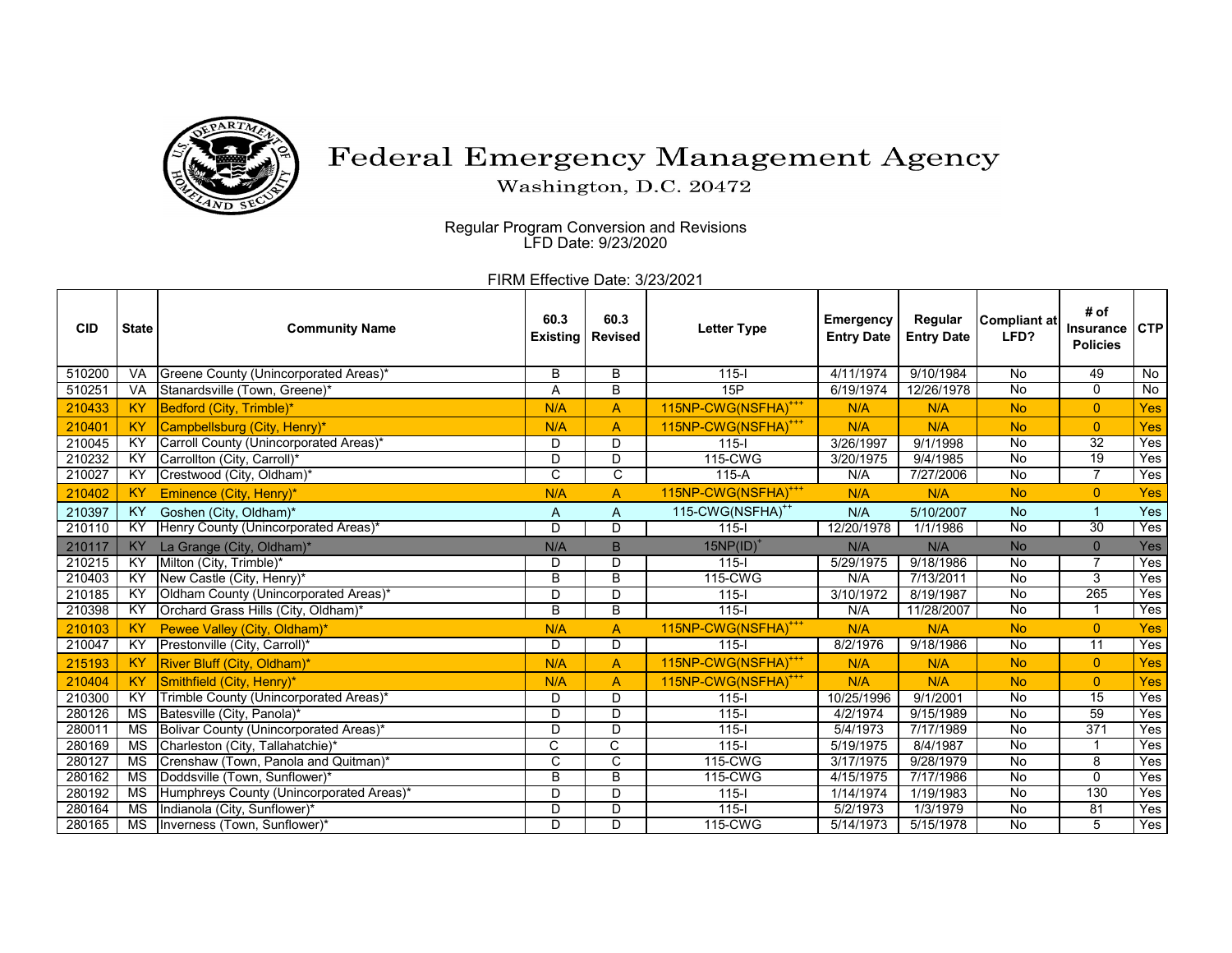| <b>CID</b> | <b>State</b>           | <b>Community Name</b>                                                                                                    | 60.3<br><b>Existing</b> | 60.3<br><b>Revised</b>  | <b>Letter Type</b>         | <b>Emergency</b><br><b>Entry Date</b> | Regular<br><b>Entry Date</b> | <b>Compliant at</b><br>LFD? | # of<br>Insurance<br><b>Policies</b> | CTP            |
|------------|------------------------|--------------------------------------------------------------------------------------------------------------------------|-------------------------|-------------------------|----------------------------|---------------------------------------|------------------------------|-----------------------------|--------------------------------------|----------------|
| 280190     | MS                     | Isola (Town, Humphreys)*                                                                                                 | C                       | C                       | $115 -$                    | 1/14/1974                             | 7/3/1978                     | No                          | 3                                    | Yes            |
| 280181     | MS                     | Leland (City, Washington)*                                                                                               | $\overline{\mathrm{c}}$ | $\overline{\text{c}}$   | 115-CWG                    | 5/2/1973                              | 2/15/1979                    | $\overline{No}$             | 45                                   | Yes            |
| 280166     | $\overline{\text{MS}}$ | Moorhead (City, Sunflower)*                                                                                              | D                       | D                       | 115-CWG                    | 5/24/1973                             | 4/17/1978                    | No                          | $\overline{9}$                       | <b>Yes</b>     |
| 280360     | <b>MS</b>              | Oakland (Town, Yalobusha)*                                                                                               | B                       | $\mathsf{C}$            | $15NP(ID)^*$               | N/A                                   | N/A                          | <b>No</b>                   | $\overline{0}$                       | Yes            |
| 280125     | <b>MS</b>              | Panola County (Unincorporated Areas)                                                                                     | $\overline{D}$          | $\overline{D}$          | $\overline{115-1}$         | 3/4/1974                              | 6/4/1980                     | $\overline{No}$             | $\overline{47}$                      | Yes            |
| 280065     | $\overline{\text{MS}}$ | Renova (Town, Bolivar)*                                                                                                  | C                       | $\overline{\text{c}}$   | $115 -$                    | 7/10/2012                             | 3/21/2017                    | $\overline{N_{0}}$          | $\overline{7}$                       | Yes            |
| 280167     | <b>MS</b>              | Ruleville (Town, Sunflower)*                                                                                             | D                       | D                       | 115-CWG                    | 5/14/1973                             | 5/1/1978                     | No                          | $\overline{10}$                      | Yes            |
| 280257     | MS                     | Sardis (City, Panola)                                                                                                    | A                       | $\overline{\text{c}}$   | 15P                        | N/A                                   | 11/1/2010                    | $\overline{N}$              | $\overline{0}$                       | Yes            |
| 280152     | <b>MS</b>              | Sharkey County (Unincorporated Areas)                                                                                    | $\overline{\mathrm{c}}$ | $\overline{\mathsf{c}}$ | $\frac{115}{1}$            | 5/14/1973                             | 7/17/1986                    | $\overline{No}$             | 127                                  | Yes            |
| 280168     | <b>MS</b>              | Sunflower (Town, Sunflower)*                                                                                             | C                       | $\overline{\mathsf{c}}$ | $115-I$                    | 5/14/1973                             | 7/17/1978                    | No                          | $\overline{14}$                      | Yes            |
| 280195     | $\overline{\text{MS}}$ | Sunflower County (Unincorporated Areas)*                                                                                 | $\overline{\mathsf{D}}$ | $\overline{D}$          | $115-I$                    | 5/4/1973                              | 9/28/1979                    | $\overline{N}$              | $\overline{91}$                      | Yes            |
| 280206     | $\overline{\text{MS}}$ | Tallahatchie County (Unincorporated Areas)                                                                               | C                       | C                       | $115 -$                    | 3/1/1974                              | 12/15/1990                   | $\overline{N}$              | 52                                   | Yes            |
| 280177     | MS                     | Washington County (Unincorporated Areas)                                                                                 | C                       | C                       | $115 -$                    | 5/4/1973                              | 9/3/1980                     | No                          | 475                                  | Yes            |
| 280239     | $\overline{\text{MS}}$ | Yalobusha County (Unincorporated Areas)*                                                                                 | $\overline{\mathsf{c}}$ | $\overline{\text{c}}$   | $\overline{115}$           | 6/15/1983                             | 12/20/2010                   | $\overline{No}$             | $\overline{9}$                       | Yes            |
| 450026     | $\overline{SC}$        | Beaufort (City, Beaufort)*                                                                                               | $\overline{\mathrm{c}}$ | Έ                       | 19P                        | 11/27/1970                            | 5/2/1977                     | $\overline{N_{0}}$          | 1,522                                | Yes            |
| 450025     | $\overline{SC}$        | Beaufort County (Unincorporated Areas)*                                                                                  | Ε                       | E                       | 19P                        | 10/9/1970                             | 9/30/1977                    | No                          | 26,242                               | Yes            |
| 450251     | SC                     | Bluffton (Town, Beaufort)*                                                                                               | $\overline{\text{c}}$   | D & E                   | 19P                        | N/A                                   | 8/24/1993                    | $\overline{No}$             | 257                                  | Yes            |
| 450113     | $\overline{SC}$        | Hardeeville (City, Beaufort and Jasper)*                                                                                 | D                       | D                       | 19P                        | 5/27/1975                             | 9/1/1987                     | $\overline{N}$              | 1,010                                | Yes            |
| 450250     | $\overline{SC}$        | Hilton Head Island (Town, Beaufort)*                                                                                     | Ε                       | $\overline{E}$          | 19P                        | 10/9/1970                             | 9/12/1984                    | No                          | 26,277                               | Yes            |
| 450028     | $\overline{SC}$        | Port Royal (Town, Beaufort)*                                                                                             | $\overline{\mathrm{c}}$ | $\overline{E}$          | 19P                        | 9/10/1971                             | 4/15/1977                    | $\overline{No}$             | 427                                  | Yes            |
| 450103     | $\overline{SC}$        | Yemassee (Town, Beaufort and Hampton)*                                                                                   | B                       | C                       | 15P                        | 6/17/1975                             | 9/1/1986                     | $\overline{N}$              | $\mathbf 0$                          | Yes            |
| 261921     | MI                     | Almira (Township, Benzie)**                                                                                              | $\overline{A}$          | $\mathsf{A}$            | 206-CW (P-Emerg)           | 12/11/2018                            | N/A                          | <b>No</b>                   | $\blacktriangleleft$                 | <b>No</b>      |
| 261922     | <b>MI</b>              | Benzonia (Township, Benzie)**                                                                                            | N/A                     | B                       | 196-CW-NP(ID) <sup>+</sup> | N/A                                   | N/A                          | <b>No</b>                   | $\overline{0}$                       | No             |
| 261923     | MI                     | Benzonia (Village, Benzie)**                                                                                             | N/A                     | A                       | 206-NP-CW <sup>+++</sup>   | N/A                                   | N/A                          | <b>No</b>                   | $\overline{0}$                       | <b>No</b>      |
| 261924     | MI                     | Beulah (Village, Benzie)**                                                                                               | N/A                     | $\sf B$                 | 196-CW-NP(ID) <sup>+</sup> | N/A                                   | N/A                          | <b>No</b>                   | $\overline{0}$                       | No             |
| 260027     | MI                     | Blaine (Township, Benzie)**                                                                                              | C                       | E                       | 19P                        | N/A                                   | 10/21/2009                   | $\overline{N}$              | 2                                    | No             |
| 261925     | MI                     | Colfax (Township, Benzie)**                                                                                              | N/A                     | $\overline{A}$          | 206-NP-CW <sup>+++</sup>   | N/A                                   | N/A                          | <b>No</b>                   | $\overline{0}$                       | <b>No</b>      |
| 260028     | MI                     | Crystal Lake (Township, Benzie)**                                                                                        | B                       | $\overline{\mathsf{E}}$ | 19P                        | 8/16/1974                             | 6/19/1989                    | $\overline{No}$             | $\overline{5}$                       | $\overline{N}$ |
| 260553     | <b>MI</b>              | Elberta (Village, Benzie)**                                                                                              | N/A                     | E                       | $15NP(ID)^*$               | N/A                                   | N/A                          | <b>No</b>                   | $\overline{0}$                       | No             |
| 260029     | MI                     | Frankfort (City, Benzie)**                                                                                               | C                       | Е                       | 19P                        | 10/30/1974                            | 3/18/1991                    | No                          | 3                                    | No             |
| 261920     | <b>MI</b>              | Gilmore (Township, Benzie)**                                                                                             | N/A                     | E                       | $15NP(ID)^*$               | N/A                                   | N/A                          | <b>No</b>                   | $\overline{0}$                       | <b>No</b>      |
| 261803     | MI                     | Grand Traverse Band of Ottawa and Chippewa Indians (Tribe,<br>Antrim, Benzie, Charlevoix, Grand Traverse and Leelanau)** | N/A                     | $\mathsf{A}$            | 206-NP-CW <sup>+++</sup>   | N/A                                   | N/A                          | <b>No</b>                   | $\overline{0}$                       | <b>No</b>      |
| 261926     | MI                     | Homestead (Township, Benzie)**                                                                                           | N/A                     | A                       | 206-NP-CW <sup>+++</sup>   | N/A                                   | N/A                          | <b>No</b>                   | $\overline{0}$                       | <b>No</b>      |
| 261927     | MI                     | Honor (Village, Benzie)**                                                                                                | N/A                     | A                       | 206-NP-CW <sup>+++</sup>   | N/A                                   | N/A                          | <b>No</b>                   | $\overline{0}$                       | <b>No</b>      |
| 261928     | MI                     | Inland (Township, Benzie)**                                                                                              | N/A                     | $\overline{A}$          | 206-NP-CW <sup>+++</sup>   | N/A                                   | N/A                          | <b>No</b>                   | $\overline{0}$                       | <b>No</b>      |
| 261929     | MI                     | Joyfield (Township, Benzie)**                                                                                            | N/A                     | $\overline{A}$          | 206-NP-CW <sup>+++</sup>   | N/A                                   | N/A                          | <b>No</b>                   | $\overline{0}$                       | <b>No</b>      |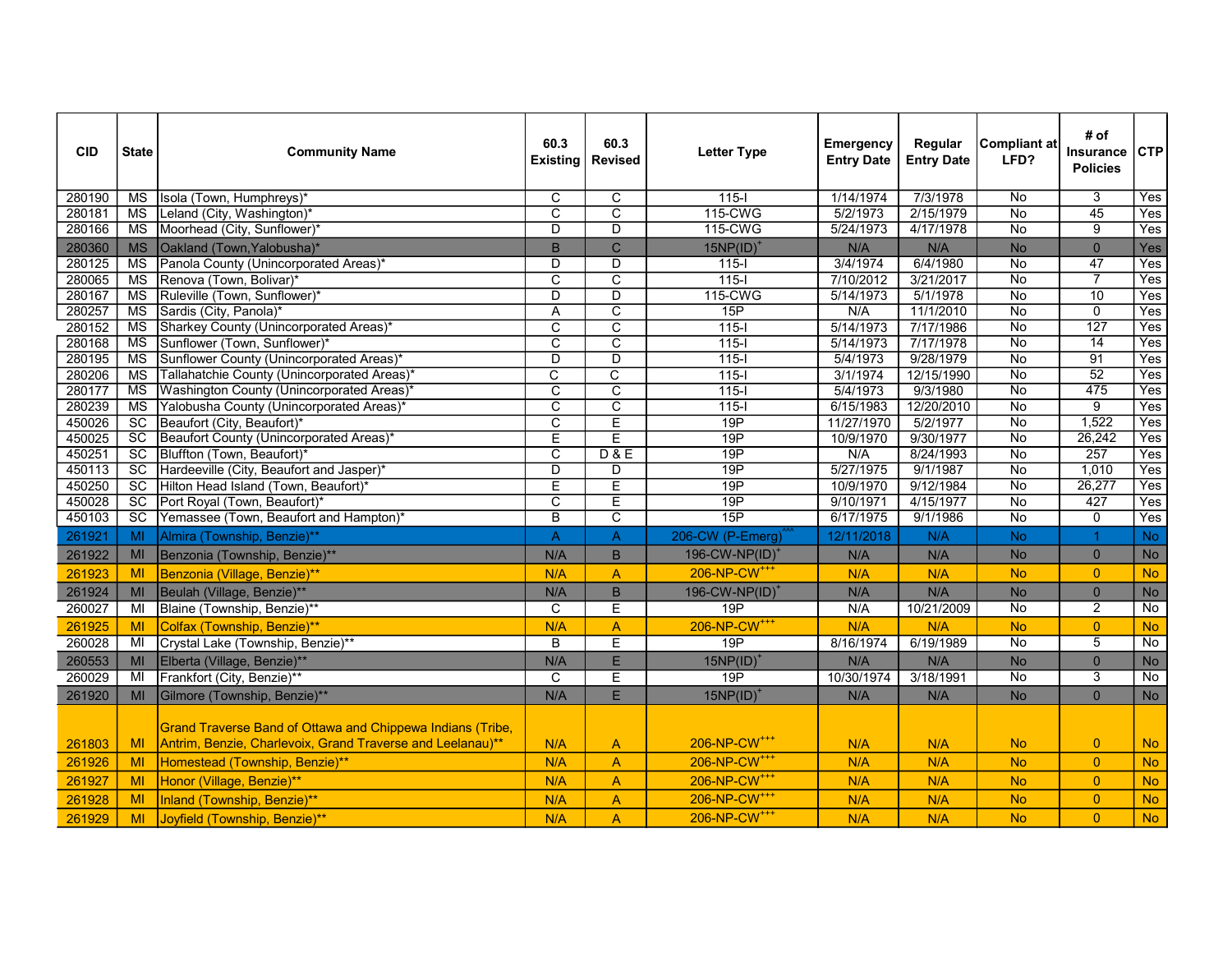| <b>CID</b> | <b>State</b> | <b>Community Name</b>                    | 60.3<br><b>Existing</b> | 60.3<br><b>Revised</b>  | <b>Letter Type</b>              | <b>Emergency</b><br><b>Entry Date</b> | Regular<br><b>Entry Date</b> | <b>Compliant at</b><br>LFD? | # of<br><b>Insurance</b><br><b>Policies</b> | <b>CTP</b>     |
|------------|--------------|------------------------------------------|-------------------------|-------------------------|---------------------------------|---------------------------------------|------------------------------|-----------------------------|---------------------------------------------|----------------|
| 260030     | MI           | Lake (Township, Benzie)**                | B                       | E                       | 19P                             | 7/17/1974                             | 6/5/1989                     | $\overline{N}$              | $\overline{25}$                             | $\overline{N}$ |
| 261930     | MI           | Lake Ann (Village, Benzie)**             | N/A                     | $\overline{A}$          | 206-NP-CW <sup>+++</sup>        | N/A                                   | N/A                          | <b>No</b>                   | $\overline{0}$                              | <b>No</b>      |
| 261931     | MI           | Platte (Township, Benzie)**              | N/A                     | $\mathsf B$             | 196-CW-NP(ID) <sup>+</sup>      | N/A                                   | N/A                          | <b>No</b>                   | $\overline{0}$                              | <b>No</b>      |
| 261932     | MI           | Thompsonville (Village, Benzie)**        | N/A                     | $\overline{A}$          | 206-NP-CW <sup>+++</sup>        | N/A                                   | N/A                          | <b>No</b>                   | $\overline{0}$                              | <b>No</b>      |
| 261933     | MI           | Weldon (Township, Benzie)**              | N/A                     | $\overline{A}$          | 206-NP-CW <sup>+++</sup>        | N/A                                   | N/A                          | <b>No</b>                   | $\overline{0}$                              | <b>No</b>      |
| 270267     | <b>MN</b>    | Alvarado (City, Marshall)**              | D                       | D                       | 19P                             | 4/15/1975                             | 1/16/1981                    | No                          | 3                                           | $\overline{N}$ |
| 270268     | <b>MN</b>    | Argyle (City, Marshall)**                | $\overline{D}$          | D                       | 19P                             | 4/24/1974                             | 12/15/1982                   | No                          | $\overline{0}$                              | No             |
| 270269     | <b>MN</b>    | Grygla (City, Marshall)**                | D                       | $\overline{D}$          | 19P                             | 5/24/1974                             | 9/30/1982                    | <b>No</b>                   | $\overline{0}$                              | $\overline{N}$ |
| 270811     | <b>MN</b>    | Holt (City, Marshall)**                  | N/A                     | $\overline{A}$          | 206-NP-CW <sup>+++</sup>        | N/A                                   | N/A                          | <b>No</b>                   | $\overline{0}$                              | <b>No</b>      |
| 270638     | MN           | Marshall County (Unincorporated Areas)** | D                       | $\overline{D}$          | $19P - A$                       | 5/15/1974                             | 7/18/1983                    | $\overline{N}$              | 44                                          | $\overline{N}$ |
| 270270     | MN           | Middle River (City, Marshall)**          | $\overline{D}$          | $\overline{D}$          | 19P                             | 8/22/1983                             | 2/1/1984                     | No                          | 3                                           | No             |
| 270271     | <b>MN</b>    | Newfolden (City, Marshall)**             | $\overline{A}$          | $\overline{D}$          | $15P - A$                       | 7/24/1974                             | 6/22/1984                    | No                          | $\overline{0}$                              | No             |
| 270272     | MN           | Oslo (City, Marshall)**                  | D                       | $\overline{D}$          | 19P                             | 5/15/1974                             | 9/16/1982                    | No                          | 10                                          | No             |
| 270273     | <b>MN</b>    | Stephen (City, Marshall)**               | $\overline{D}$          | $\overline{\mathsf{D}}$ | 19P                             | 4/26/1974                             | 9/16/1982                    | No                          | 5                                           | No             |
| 270813     | <b>MN</b>    | Strandquist (City, Marshall)**           | N/A                     | $\overline{A}$          | 206-NP-CW <sup>+++</sup>        | N/A                                   | N/A                          | <b>No</b>                   | $\overline{0}$                              | <b>No</b>      |
| 270814     | <b>MN</b>    | Viking (City, Marshall)**                | N/A                     | $\overline{A}$          | 206-NP-CW <sup>+++</sup>        | N/A                                   | N/A                          | <b>No</b>                   | $\overline{0}$                              | <b>No</b>      |
| 270274     | <b>MN</b>    | Warren (City, Marshall)**                | $\overline{D}$          | D                       | 19P                             | 5/15/1974                             | 2/18/1981                    | No                          | $\overline{3}$                              | $\overline{N}$ |
| 190240     | IA           | Bettendorf (City, Scott)**               | D                       | D                       | $115 -$                         | 2/4/1972                              | 6/1/1978                     | $\overline{N}$              | 225                                         | Yes            |
| 190554     | IA           | Blue Grass (City, Scott)**               | N/A                     | B                       | $115NP+$                        | N/A                                   | N/A                          | <b>No</b>                   | $\overline{0}$                              | Yes            |
| 190241     | <b>IA</b>    | Buffalo (City, Scott)**                  | D                       | $\overline{D}$          | $115 -$                         | 9/26/1974                             | 9/17/1980                    | No                          | 45                                          | Yes            |
| 190242     | <b>IA</b>    | Davenport (City, Scott)**                | $\overline{\mathsf{D}}$ | $\overline{D}$          | $115 -$                         | 7/25/1973                             | 3/1/1978                     | No                          | 543                                         | Yes            |
| 190726     | IA           | Dixon (City, Scott)**                    | B                       | B                       | $115NP+$                        | N/A                                   | N/A                          | <b>No</b>                   | $\overline{0}$                              | Yes            |
| 190505     | IA           | Donahue (City, Scott)**                  | B                       | B                       | $115 -$                         | 2/10/1988                             | 5/1/1990                     | No                          | 0                                           | Yes            |
| 190574     | IA           | Eldridge (City, Scott)**                 | $\overline{B}$          | $\overline{B}$          | $115 -$                         | 10/30/1990                            | 9/1/1991                     | No                          | $\overline{7}$                              | Yes            |
| 190243     | IA           | Le Claire (City, Scott)**                | D                       | D                       | $115-I$                         | 8/8/1974                              | 8/15/1980                    | No                          | $\overline{25}$                             | Yes            |
| 190764     | IA           | Long Grove (City, Scott)**               | N/A                     | B                       | $115NP+$                        | N/A                                   | N/A                          | <b>No</b>                   | $\overline{0}$                              | Yes            |
| 190282     | IA           | Maysville (City, Scott)**                | N/A                     | $\overline{A}$          | 115NP-CWG(NSFHA) <sup>+++</sup> | N/A                                   | N/A                          | <b>No</b>                   | $\overline{0}$                              | Yes            |
| 190771     | IA           | McCausland (City, Scott)**               | B                       | B                       | $115 -$                         | N/A                                   | 8/7/2012                     | No                          | $\overline{0}$                              | Yes            |
| 190378     | IA           | New Liberty (City, Scott)**              | N/A                     | $\overline{A}$          | 115NP-CWG(NSFHA) <sup>+++</sup> | N/A                                   | N/A                          | <b>No</b>                   | $\overline{0}$                              | <b>Yes</b>     |
| 190506     | IA           | Panorama Park (City, Scott)**            | $\overline{\text{c}}$   | $\overline{C}$          | $115 -$                         | N/A                                   | 12/17/1990                   | $\overline{N}$              | $\overline{3}$                              | Yes            |
| 190244     | IA           | Princeton (City, Scott)**                | $\overline{D}$          | $\overline{D}$          | $115 -$                         | 7/30/1974                             | 11/1/1979                    | No                          | $\overline{9}$                              | Yes            |
| 190245     | IA           | Riverdale (City, Scott)**                | $\overline{D}$          | $\overline{D}$          | $115 -$                         | 7/7/1975                              | 1/5/1978                     | $\overline{N}$              | $\overline{8}$                              | Yes            |
| 190239     | IA           | Scott County (Unincorporated Areas)**    | D                       | $\overline{\mathsf{D}}$ | $115-A$                         | 12/30/1971                            | 6/1/1977                     | <b>No</b>                   | 109                                         | Yes            |
| 190675     | IA           | Walcott (City, Muscatine and Scott)**    | $\overline{B}$          | B                       | $115-A$                         | 7/29/1998                             | 11/7/2001                    | No                          | $\overline{2}$                              | Yes            |
| 490135     | UT           | Coalville (City, Summit)*                | $\overline{B}$          | $\overline{C}$          | 15P                             | 7/24/1975                             | 1/30/1984                    | No                          | $\overline{9}$                              | Yes            |
| 490199     | UT           | Francis (Town, Summit)*                  | B                       | $\overline{B}$          | 115-CWG                         | N/A                                   | 2/20/2008                    | No                          | $\mathbf{1}$                                | Yes            |
| 490136     | UT           | Henefer (Town, Summit)*                  | B                       | $\overline{B}$          | 115-CWG                         | 7/23/1975                             | 5/20/1980                    | $\overline{N}$              | 3                                           | Yes            |
| 490137     | UT           | Kamas (City, Summit)*                    | B                       | D.                      | 15P                             | 7/2/1975                              | 2/2/1984                     | $\overline{N}$              | $\mathbf{1}$                                | Yes            |